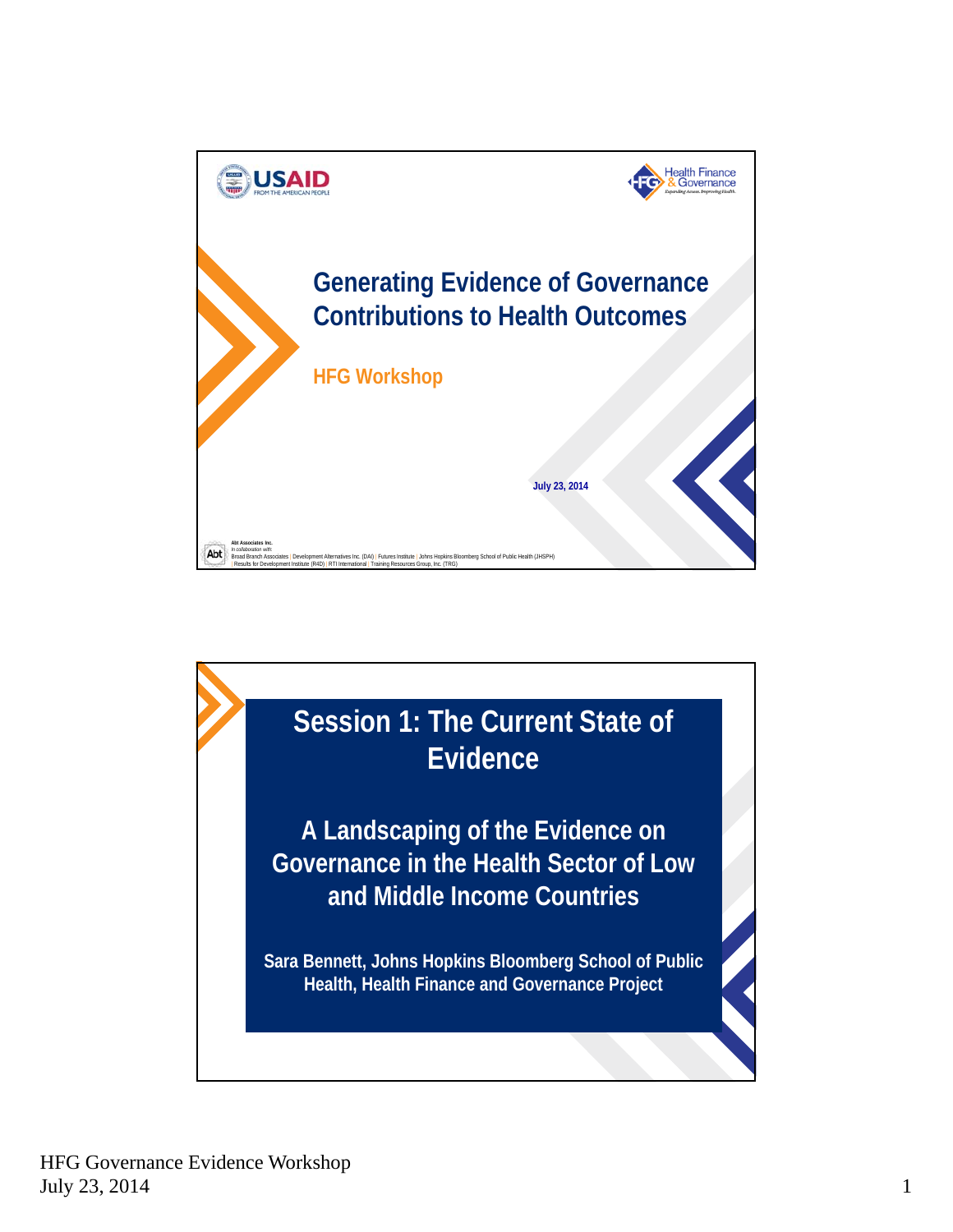

## **However, in government more advanced strategies are often employed:**

- $\rightarrow$  Buying a stronger whip
- **▶ Changing riders**
- **▶ Appointing a committee to study the horse**
- Visiting other countries to see how other cultures ride dead horses
- Reclassifying the horse as "living-impaired"
- **>>** Providing additional funding or training to improve the performance of the dead horse
- **EXECTED** Rewriting the expected performance requirements of all horses
- **Promoting the dead horse to a supervisory position**

Source**;** http://pambazuka.org/en/category/cartoons/83351 *Pambazuka news, Pan-African voices for freedom & justice*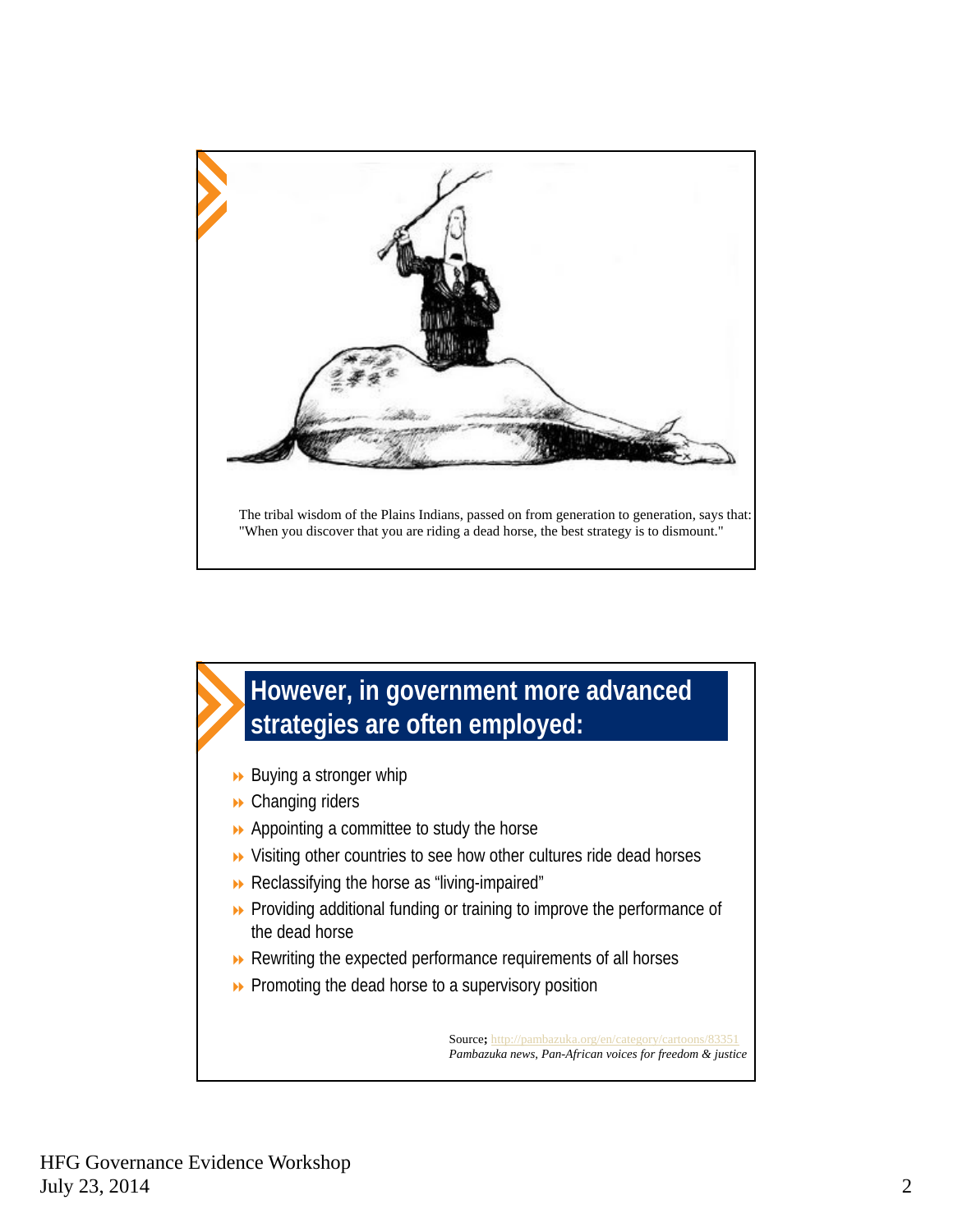



- **D** "The exercise of political, economic and administrative authority in the management of a country's affairs at all levels" (UNDP 1997 non-specific to health)
- "The careful and responsible management of the well-being of the population" (WHO WHR 2000 - stewardship)
- **D** "The complex mechanisms, processes, relationships and institutions through which citizens and groups articulate their interests, exercise their rights and obligations, and mediate their differences" (WHO EURO 2006)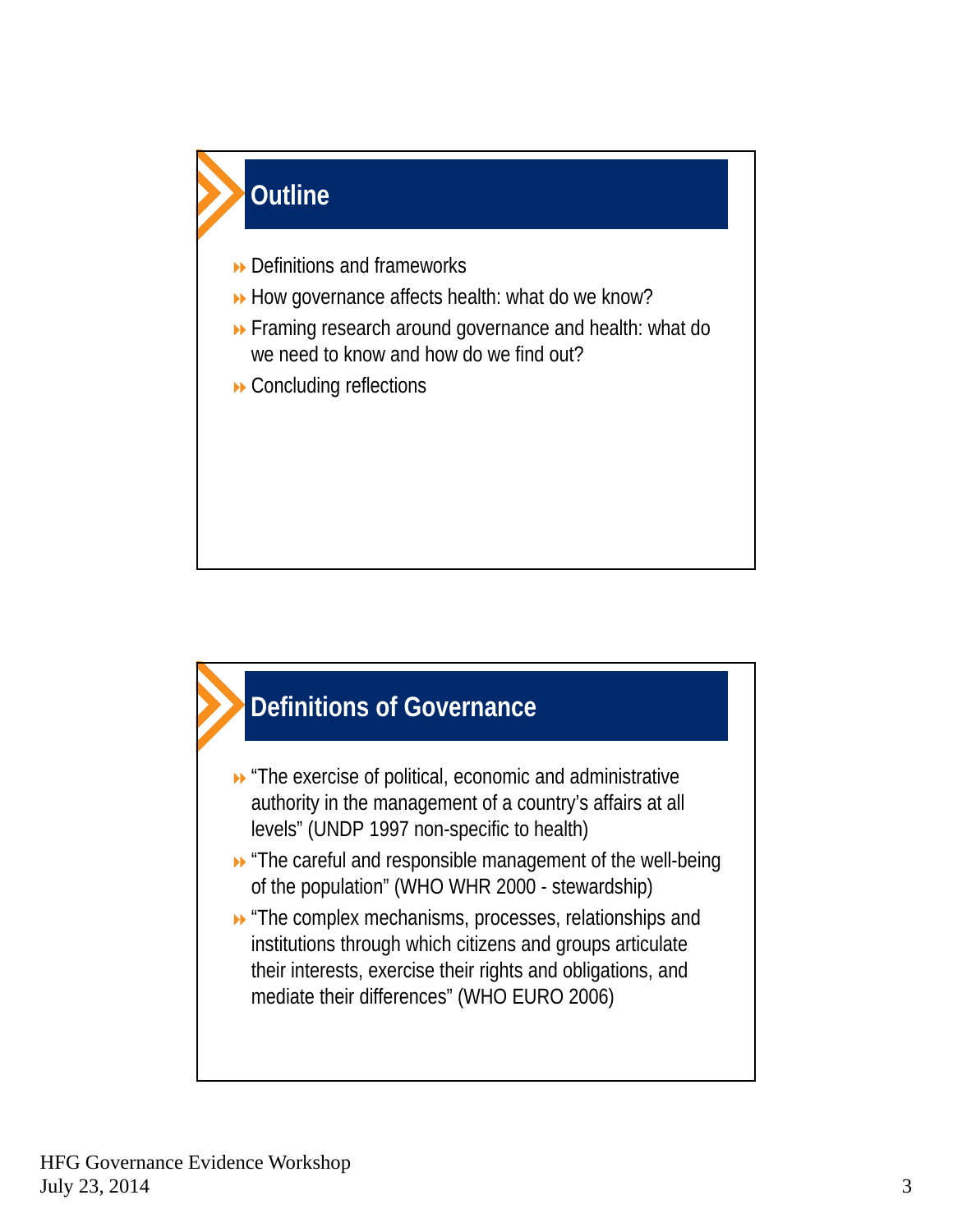| Governance Frameworks 1 - Non-health<br><b>Specific</b>                                                                                                   |                                                                 |                                           |
|-----------------------------------------------------------------------------------------------------------------------------------------------------------|-----------------------------------------------------------------|-------------------------------------------|
| <b>USAID - Democracy, human</b><br>rights & governance (DRG)<br>strategic framework (USAID<br>strategy on democracy, human<br>rights and governance 2013) | <b>UNDP Principles of good</b><br>qovernance (UNDP 1997)        | World Bank (Kaufman et al 2005)           |
| Participation, representation &<br>inclusive political process and<br><i>institutions</i>                                                                 | Legitimacy & Voice<br>(participation, consensus<br>orientation) | Voice & accountability                    |
| Accountability of institutions &<br>leaders to citizens & the law                                                                                         | Direction (strategic vision)                                    | Political stability & lack of<br>violence |
| Promote & protect universally<br>recognized human rights                                                                                                  | Performance (effectiveness &<br>efficiency)                     | Government effectiveness                  |
| Integrate DRG principles and<br>practice across development<br>portfolio                                                                                  | Accountability (accountability<br>and transparency)             | Regulatory quality                        |
|                                                                                                                                                           | Fairness (equity &inclusiveness,<br>rule of law)                | Rule of law                               |
|                                                                                                                                                           |                                                                 | Control of corruption                     |

| Governance Frameworks 2 - Health<br><b>Specific</b>  |                                                                                      |  |
|------------------------------------------------------|--------------------------------------------------------------------------------------|--|
| Health Governance Principles (Siddiqi et al<br>2009) | WHO – domains of stewardship (Travis et al<br>2002)                                  |  |
| <b>Strategic vision</b>                              | Generation of intelligence                                                           |  |
| Participation & consensus orientation                | Formulating strategic policy direction                                               |  |
| Rule of law                                          | Ensuring tools for implementation: powers,<br>incentives & sanctions                 |  |
| Transparency                                         | Building coalition & partnerships                                                    |  |
| Responsiveness                                       | Ensuring a fit between policy objectives<br>and organizational structure and culture |  |
| Equity & inclusiveness                               | Ensuring accountability                                                              |  |
| Effectiveness & efficiency                           |                                                                                      |  |
| Accountability                                       |                                                                                      |  |
| Information & intelligence                           |                                                                                      |  |
| <b>Ethics</b>                                        |                                                                                      |  |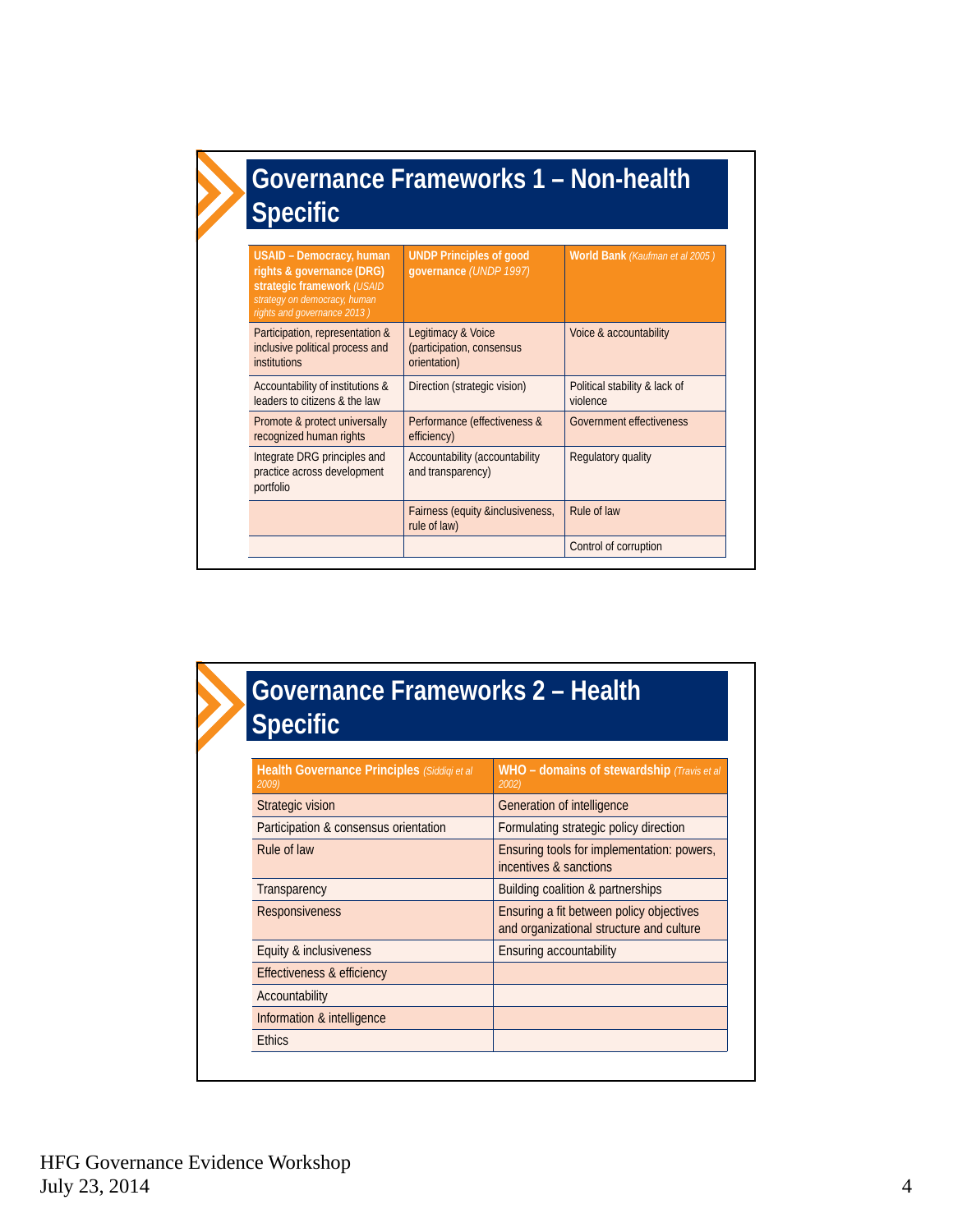| <b>State</b> | <b>ACTORS</b><br><b>Civil Society</b> | <b>Market</b>     | Global                  | <b>IFVELS</b><br><b>National</b> | Regional  | Sources of<br>Power |
|--------------|---------------------------------------|-------------------|-------------------------|----------------------------------|-----------|---------------------|
|              | <b>Direction</b>                      | Design            | Advocacy                | Accountability                   |           |                     |
|              |                                       |                   |                         |                                  |           |                     |
| Policies     | <b>Audits</b>                         | <b>Regulatory</b> | <b>MECHANISMS/TOOLS</b> | Community                        | Provision | Citizen             |

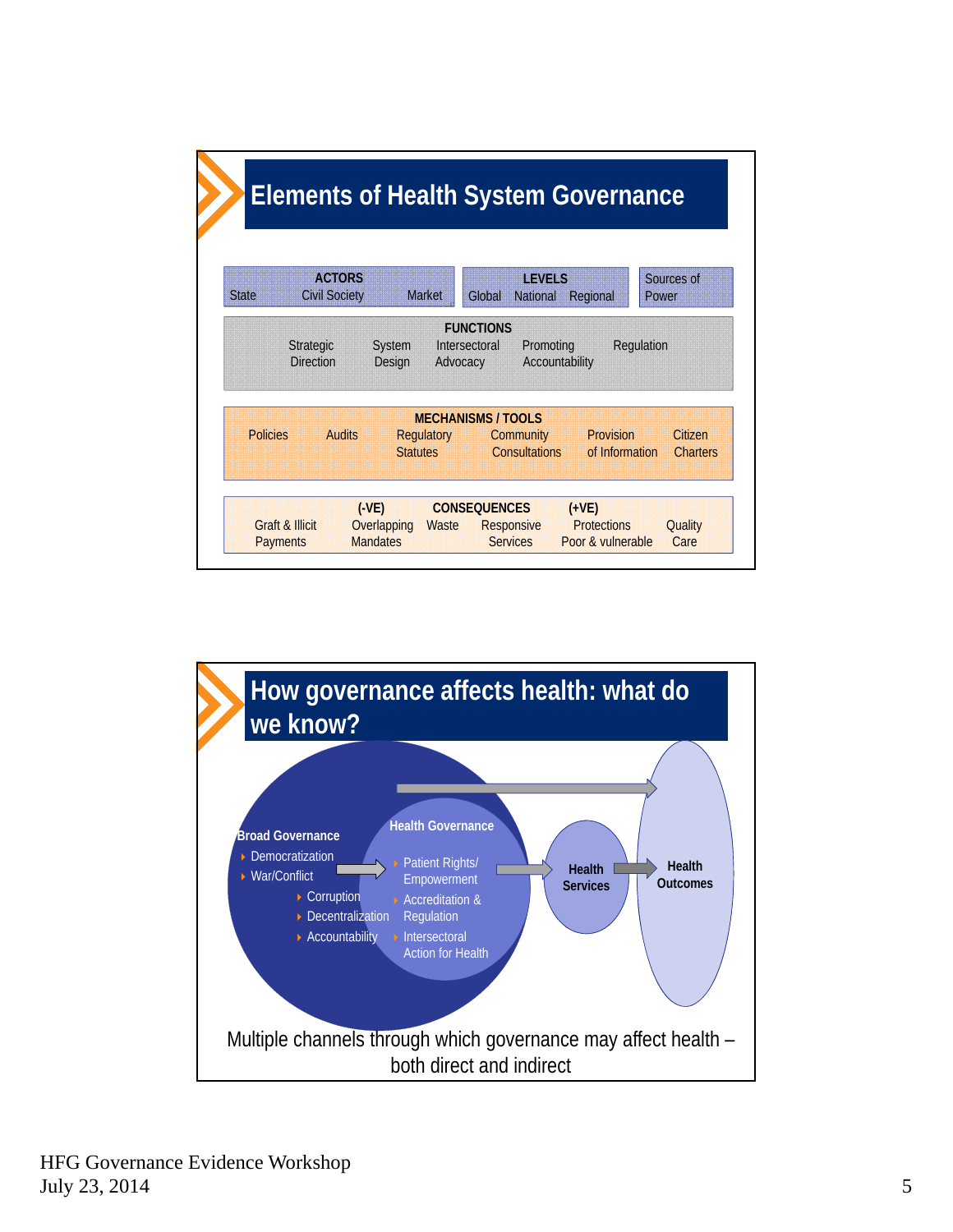

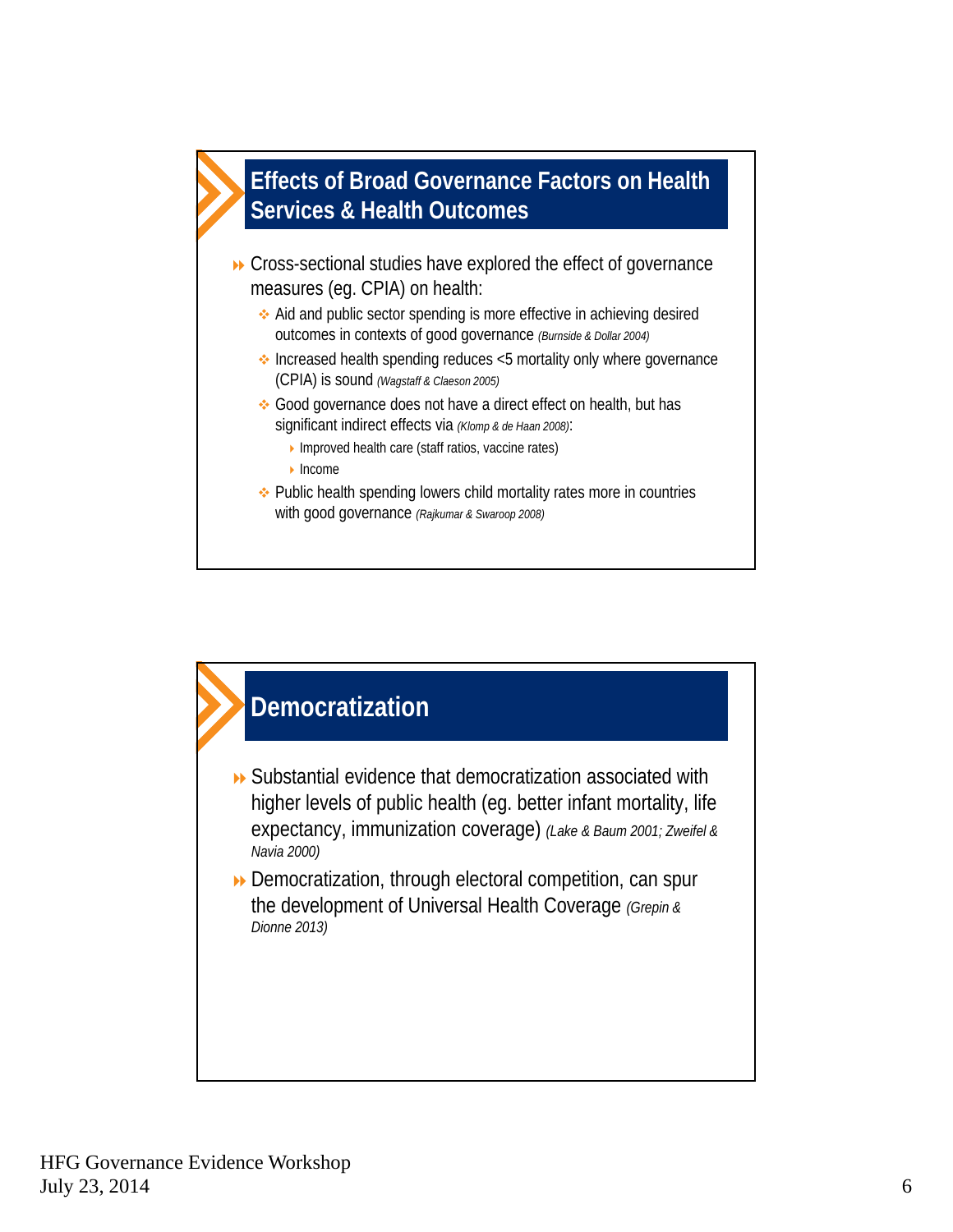

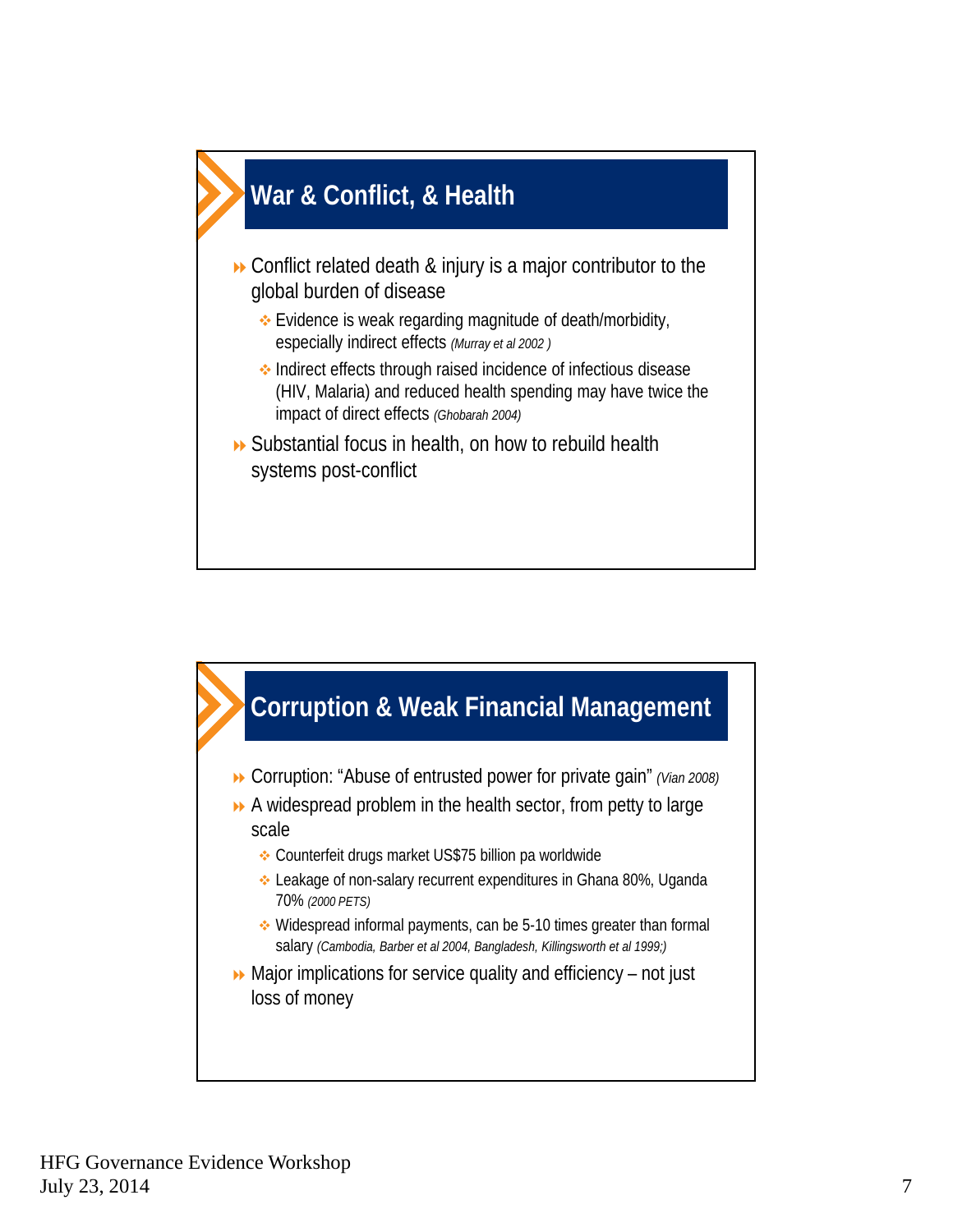

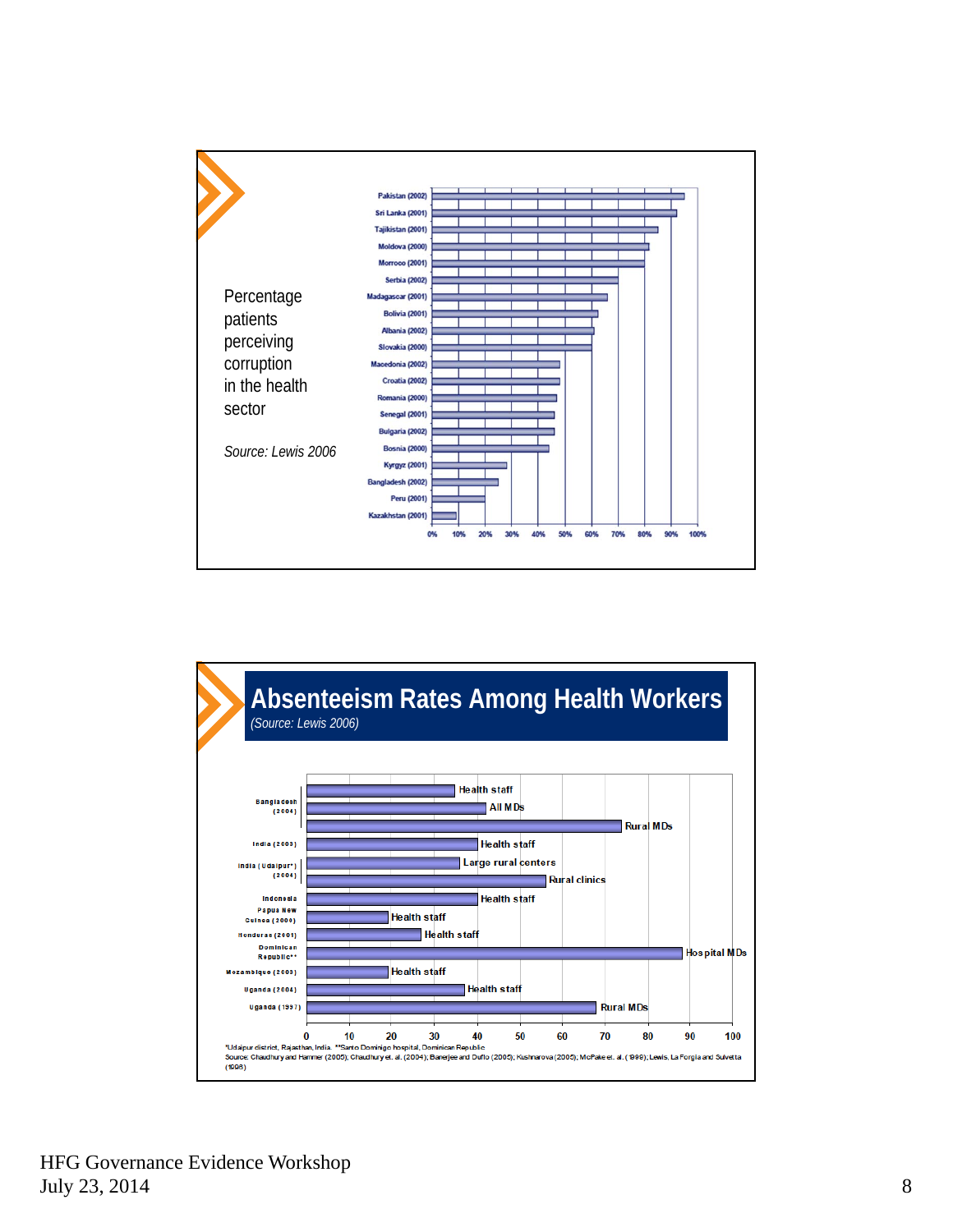

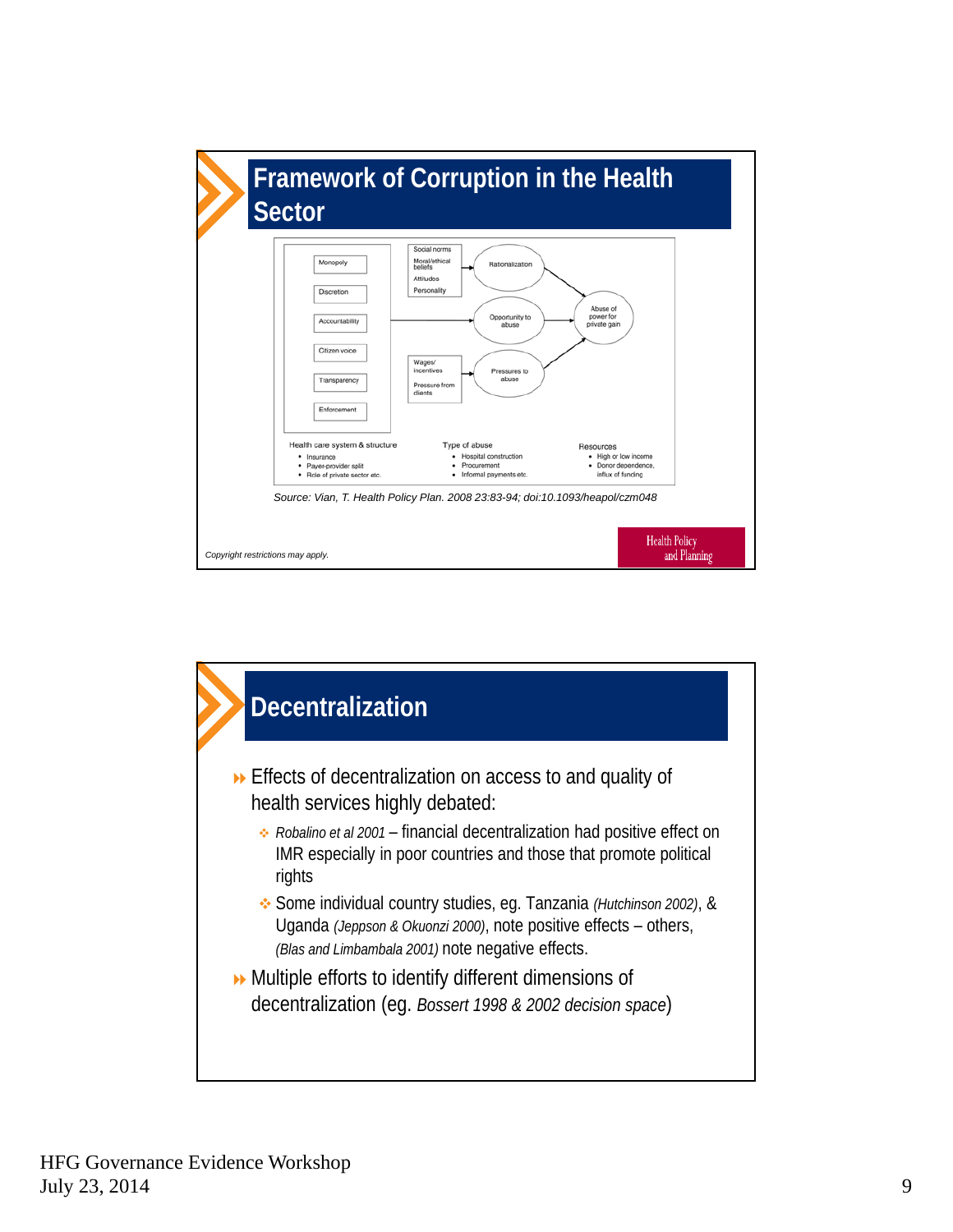

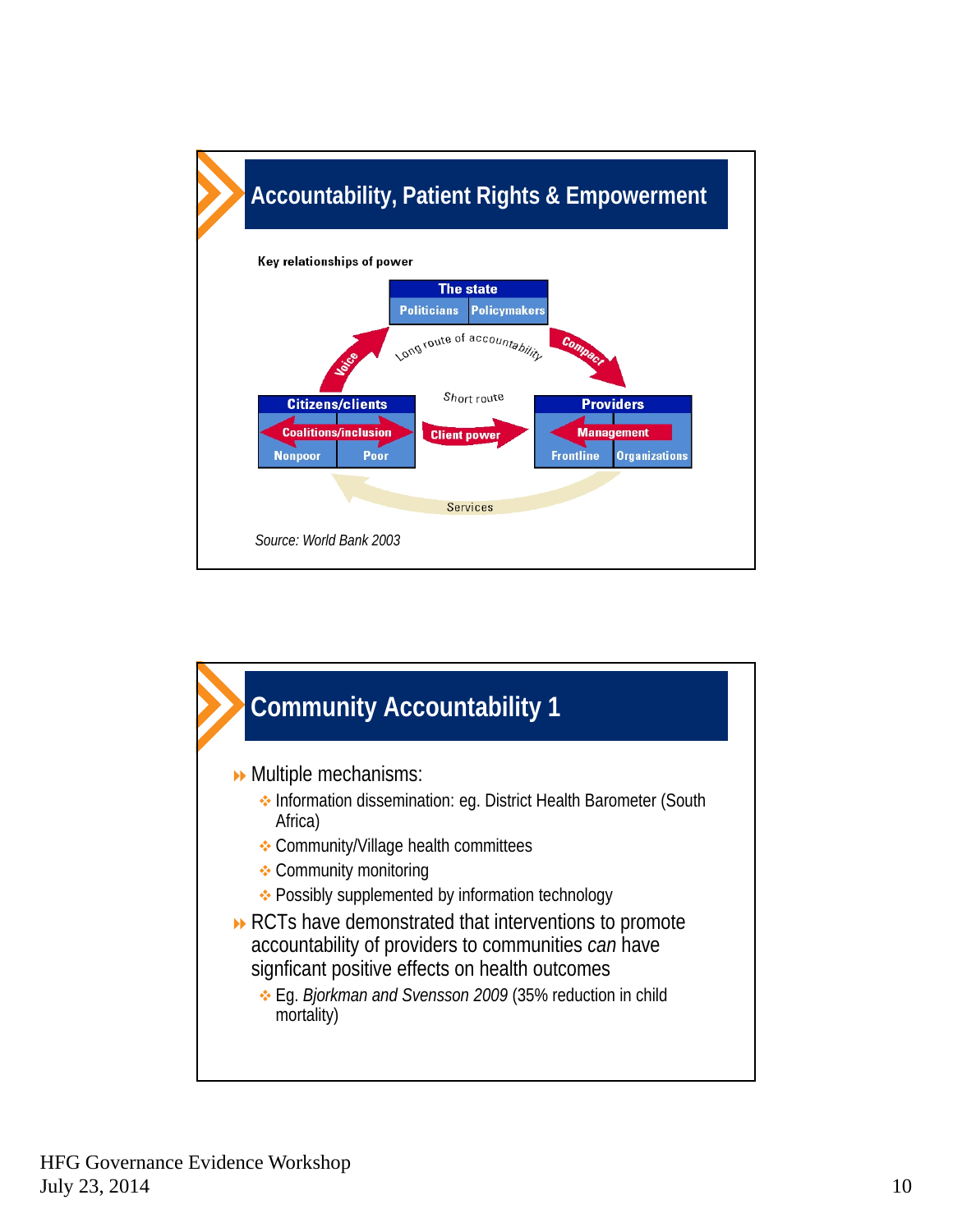

- **▶ Studies of routine processes to promote voice and** accountability (eg. Village health committees) more mixed
	- *Molyneux et al (2012)* review 19 such studies, 4 demonstrate positive findings, others more mixed
- **De** Challenges
	- **← Community structures may not be inclusive**
	- Community accountability mechanisms may not function in a sustainable and institutionalized fashion
- Challenges of transferability given heterogeneity of mechanisms and contexts within which they work *(McCoy et al 2011)*
- Evidence on public report cards and patients' rights charters very limited (Molyneux found 1 LMIC study each)

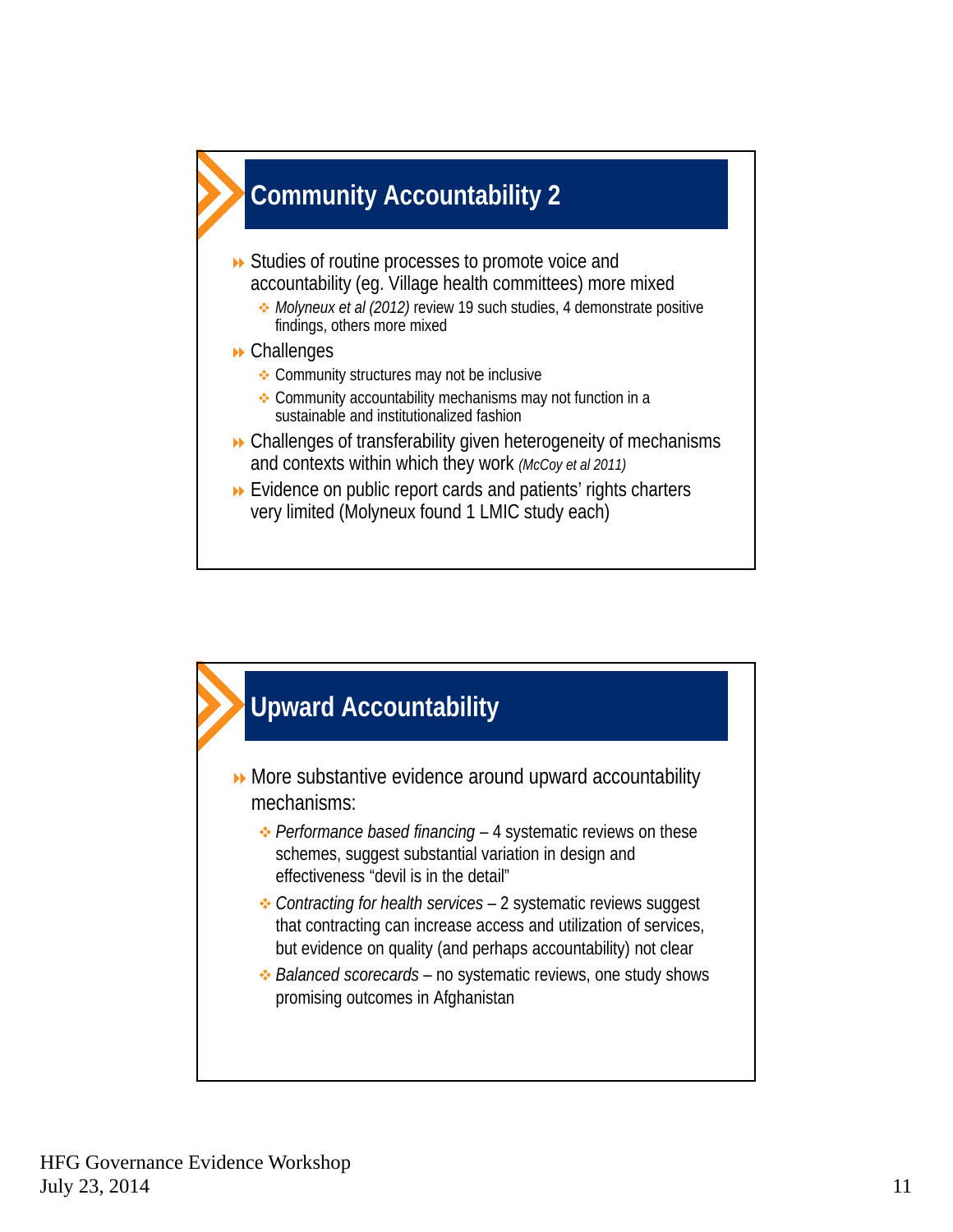

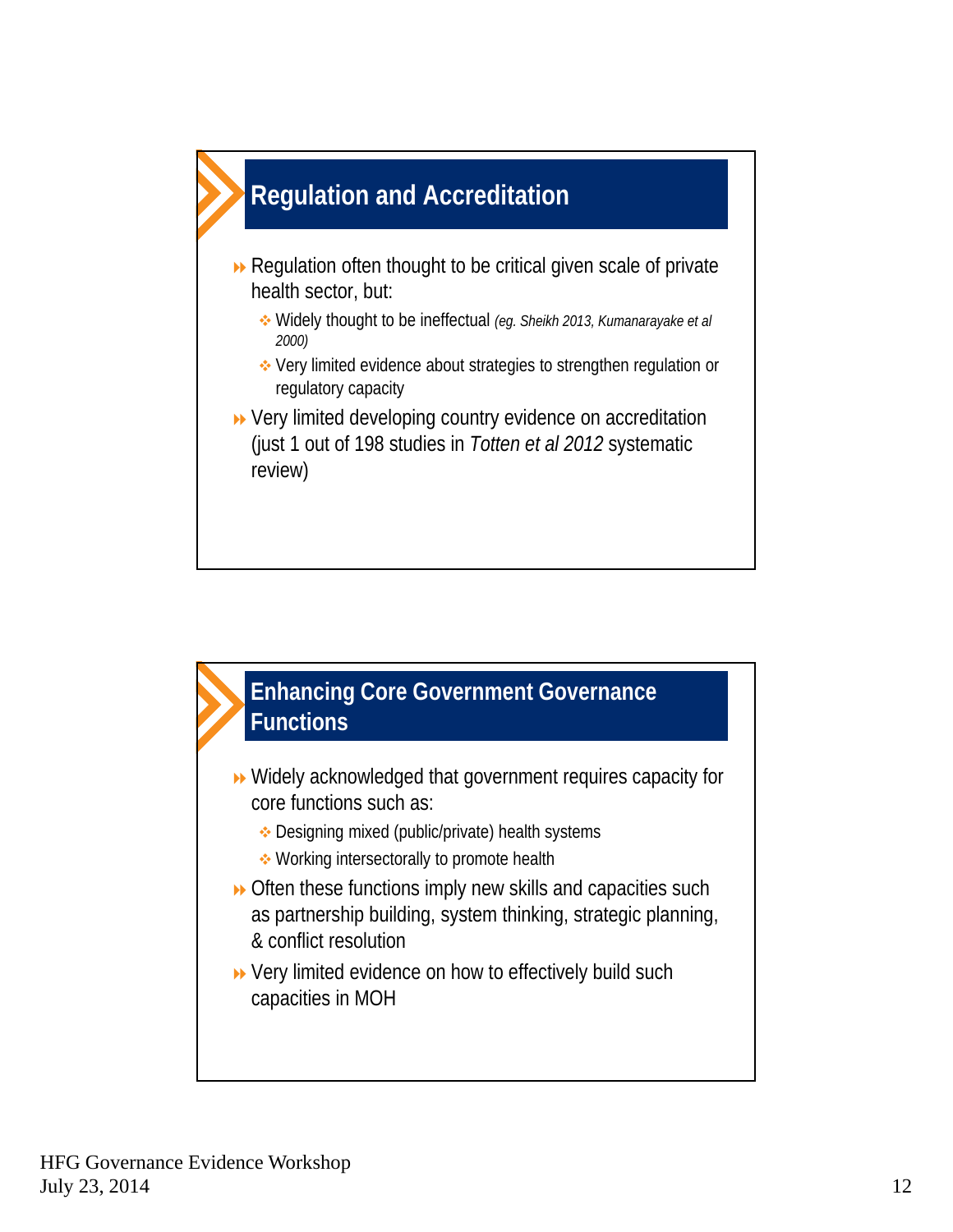

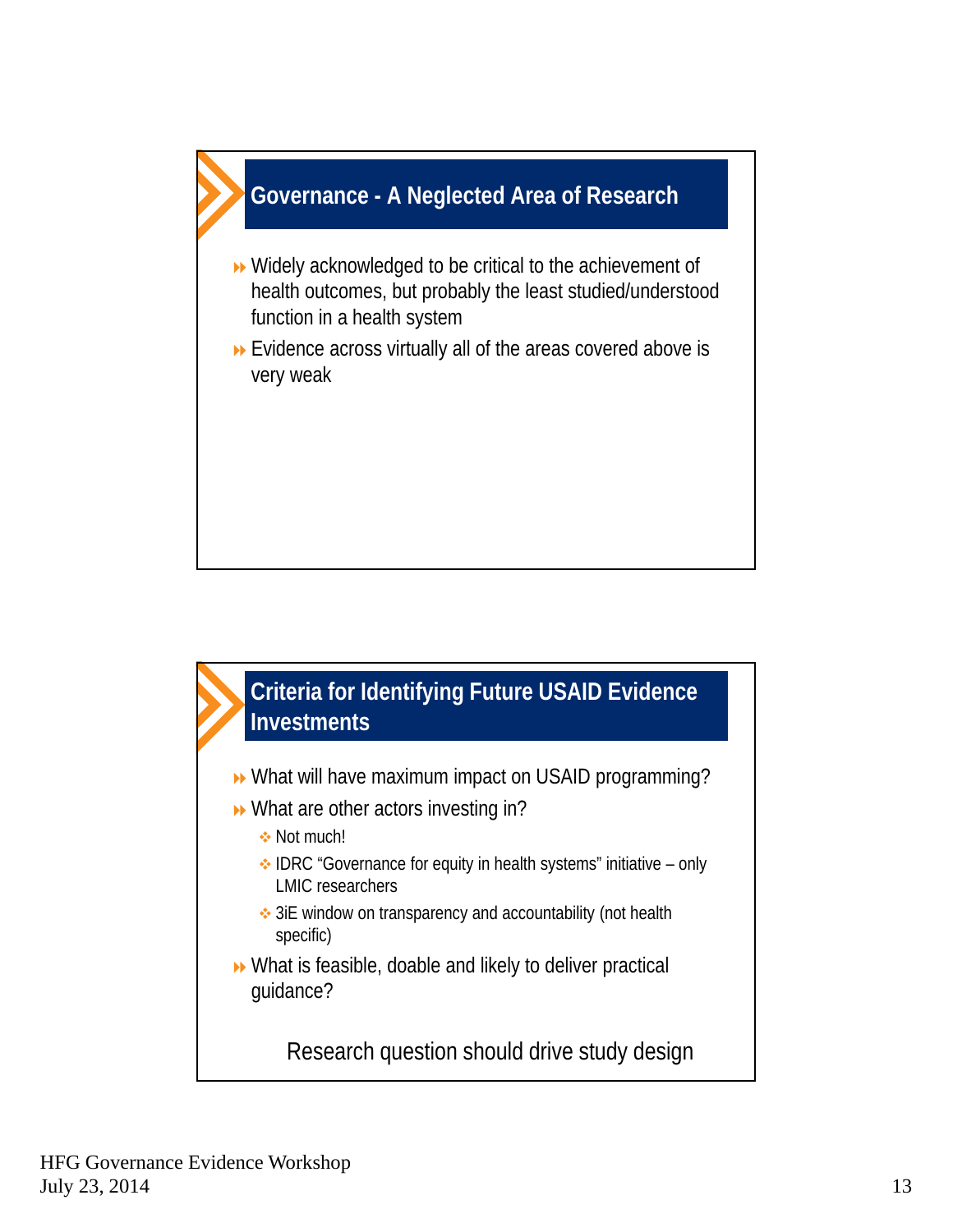

- Questions regarding influence or effects of interventions
- Descriptive and exploratory questions
- Explanatory questions

## **Possible study designs 1 – questions regarding influence or effects**

| <b>Study Questions</b>                                            | <b>Study designs</b>                                                                      | <b>Strengths &amp; Weaknesses</b>                                                                                               |
|-------------------------------------------------------------------|-------------------------------------------------------------------------------------------|---------------------------------------------------------------------------------------------------------------------------------|
| Does X reform<br>influence service<br>outcomes/coverage?          | Randomized control trials<br>(eg. Bjorkman VHC)<br>Before/after, time series<br>analysis  | High quality evidence on impact<br>Does not explain mechanisms<br>through which impacts occurred<br><b>Expensive</b>            |
| Is good governance<br>associated with better<br>service outcomes? | Cross-sectional (cross-<br>country) statistical analysis<br>(eg. Rajkumar and<br>Swaroop) | Provides high quality evidence<br>on associations<br>Typically does not explain<br>mechanisms through which<br>impacts occurred |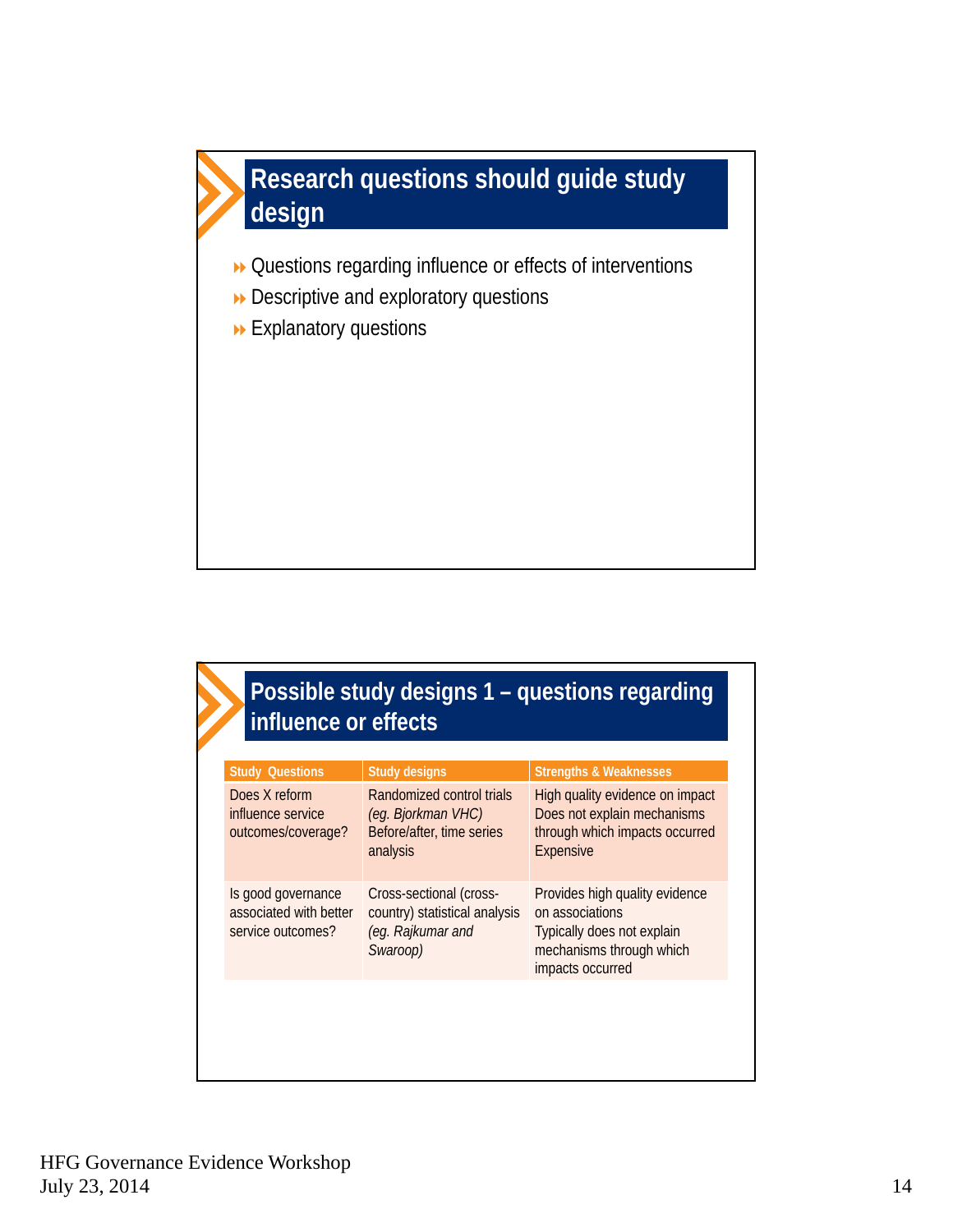## **Possible study designs 2 – Descriptive & exploratory questions**

| <b>Study Questions</b>                                                       | <b>Study Design</b>                                                                                                      | <b>Strengths &amp;</b><br><b>Weaknesses</b>                                                                  |
|------------------------------------------------------------------------------|--------------------------------------------------------------------------------------------------------------------------|--------------------------------------------------------------------------------------------------------------|
| How do health workers<br>perceive corruption?                                | Ethnographic research or<br>other qualitative methods<br>(Stringhini 2009 provider<br>attitudes to informal<br>payments) | Can explore and explain<br>phenomena, correct<br>misperceptions, offer<br>insights into why things<br>happen |
| To what extent is<br>community decision<br>making about health<br>inclusive? | Participatory action research                                                                                            | Good at describing<br>complex social<br>phenomena. Can help<br>build theory                                  |
| How does MOH structure<br>support or undermine<br>health in all policies?    | Case studies                                                                                                             | May have limited<br>transferability to other<br>contexts                                                     |

| <b>Study Questions</b>                                                               | <b>Study design</b>                                                                          | <b>Strengths and</b><br><b>Weaknesses</b>                                                   |
|--------------------------------------------------------------------------------------|----------------------------------------------------------------------------------------------|---------------------------------------------------------------------------------------------|
| Under what circumstances<br>are community<br>accountability mechanisms<br>effective? | Mixed methods -<br>convergence of qualitative<br>and quantitative data,<br>Pragmatic trials. | Combine rigor of<br>quantitative approach to<br>measuring impact with<br>ability to explain |
| How can we make<br>regulatory interventions<br>more effective?                       | Implementation research,<br>plan, do, study, act cycles                                      | mechanisms<br>Can help guide<br>implementation strategies,<br>providing "real time" data    |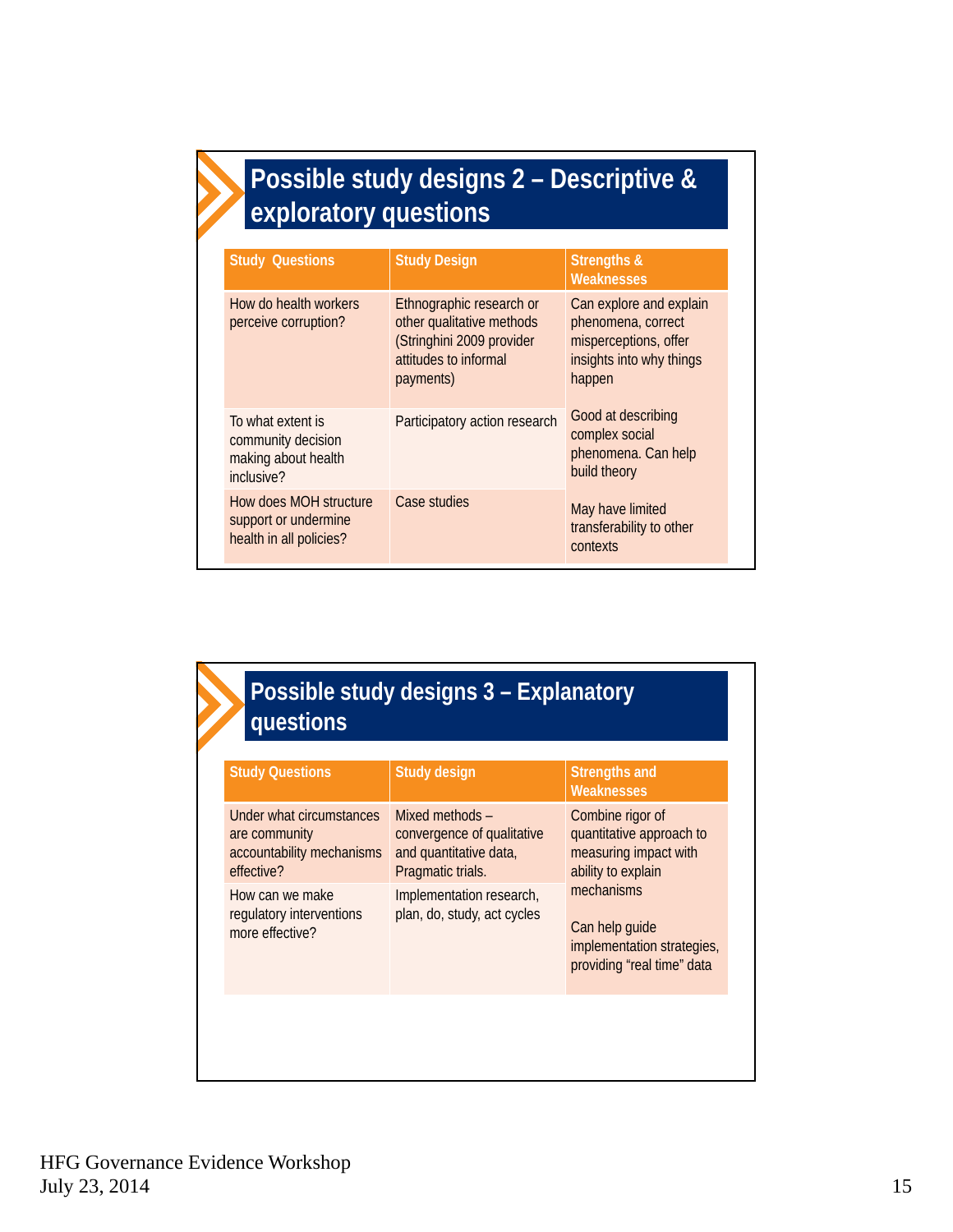